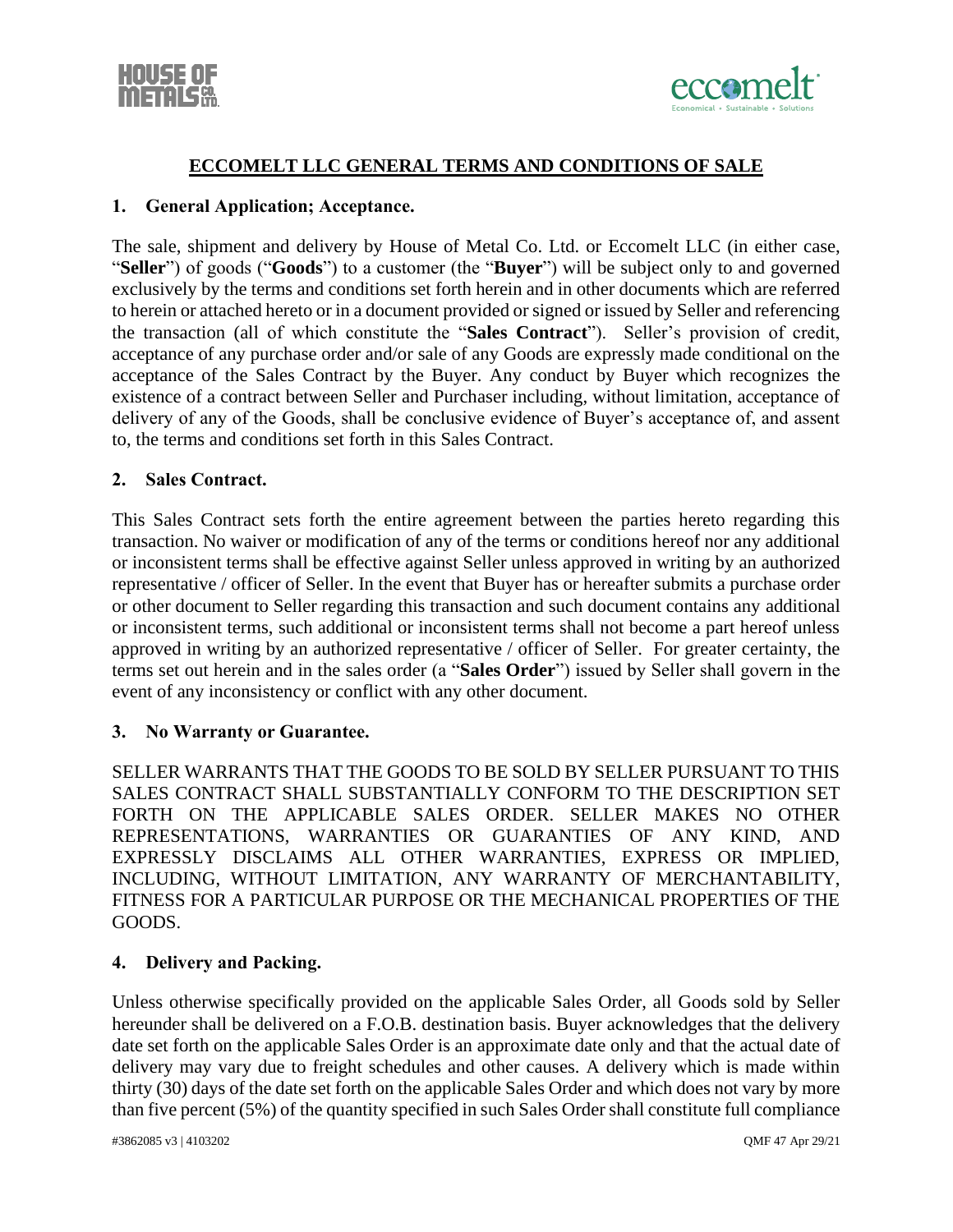by Seller with the delivery terms hereof. Any deliveries which are postponed at the request of Buyer, and which are consented to by Seller shall be on a "bill and hold" basis and all expenses incurred by Seller as a result thereof shall be for Buyer's account. Seller shall provide any appropriate shipping documents. All expenses incurred due to changes or delays to shipping documents shall be at Buyer's expense. Delay in the delivery of the Goods hereunder shall not relieve Buyer of its obligations to accept and pay for goods under any other agreement or Sales Order. Unless Buyer specifies otherwise in writing, products will be packed as Seller may deem proper for protection against normal handling, demurrage and extra charges will apply for preservation, palletizing, waterproofing and similar added protection of goods. Claims for loss or damage in transit must be entered and prosecuted by Buyer against the carrier directly unless stipulated otherwise in the applicable shipping terms.

## **5. Excusable Delay.**

Notwithstanding anything herein to the contrary, Seller's performance hereunder shall be suspended (at the option of the Seller) where prevented or hindered by causes beyond the control of Seller, including, without limitation, accidents, strikes or other labor disturbances, fire, flood, earthquake, natural disaster, pandemic, war, civil disturbance, governmental or military order, international trade disruptions (including tariff changes), sabotage, equipment failure or repair, plant shutdown, theft, acts of terrorism or acts of God. If Seller's performance is delayed for more than one month as a result of such event, Seller shall have the right to terminate any remaining performance of Seller under this Sales Contract. Seller hereby advises Buyer to carry its own insurance to protect itself against loss upon the occurrence of any such event.

### **6. Risk of Loss.**

Notwithstanding any prior inspection, and irrespective of the F.O.B. point named herein, all risks of loss, damage, or destruction to the Goods shall pass to Buyer immediately upon loading of the Goods on the carrier's trucks, rail cars or vessels, except that risk of loss on "bill and hold" Goods shall pass to Buyer on such loading or invoicing by Seller, whichever occurs first. Seller shall have no obligation to insure any Goods, unless otherwise stated on the applicable Sales Order. Buyer consents to any chartering or other transportation arrangements made by Seller. If Buyer has any particular requirements regarding chartering or transportation arrangements, Buyer must notify Seller thereof at least thirty (30) days prior to the scheduled date of shipment or delivery. Seller reserves the right to reject any such requirements which are unacceptable to Seller.

### **7. Payment.**

Cash payment: Net 30 days unless otherwise stated on the applicable Sales Order. A finance charge of 26.82% per annum, calculated and compounded monthly may be charged on all past due accounts and Buyer shall indemnify Seller for all costs incurred in collecting any past due account from Buyer, including court costs and solicitors fees on a substantial indemnity basis and Buyer shall promptly reimburse Seller for same. If the foregoing charges exceed that rate which is the maximum permitted by applicable law, then such charges shall be the highest allowable lawful rate. Buyer shall not have any right to setoff against or deduct from the amount owing hereunder/pursuant to a Sales Order or otherwise any amount which it may claim against or be entitled to receive from the Seller.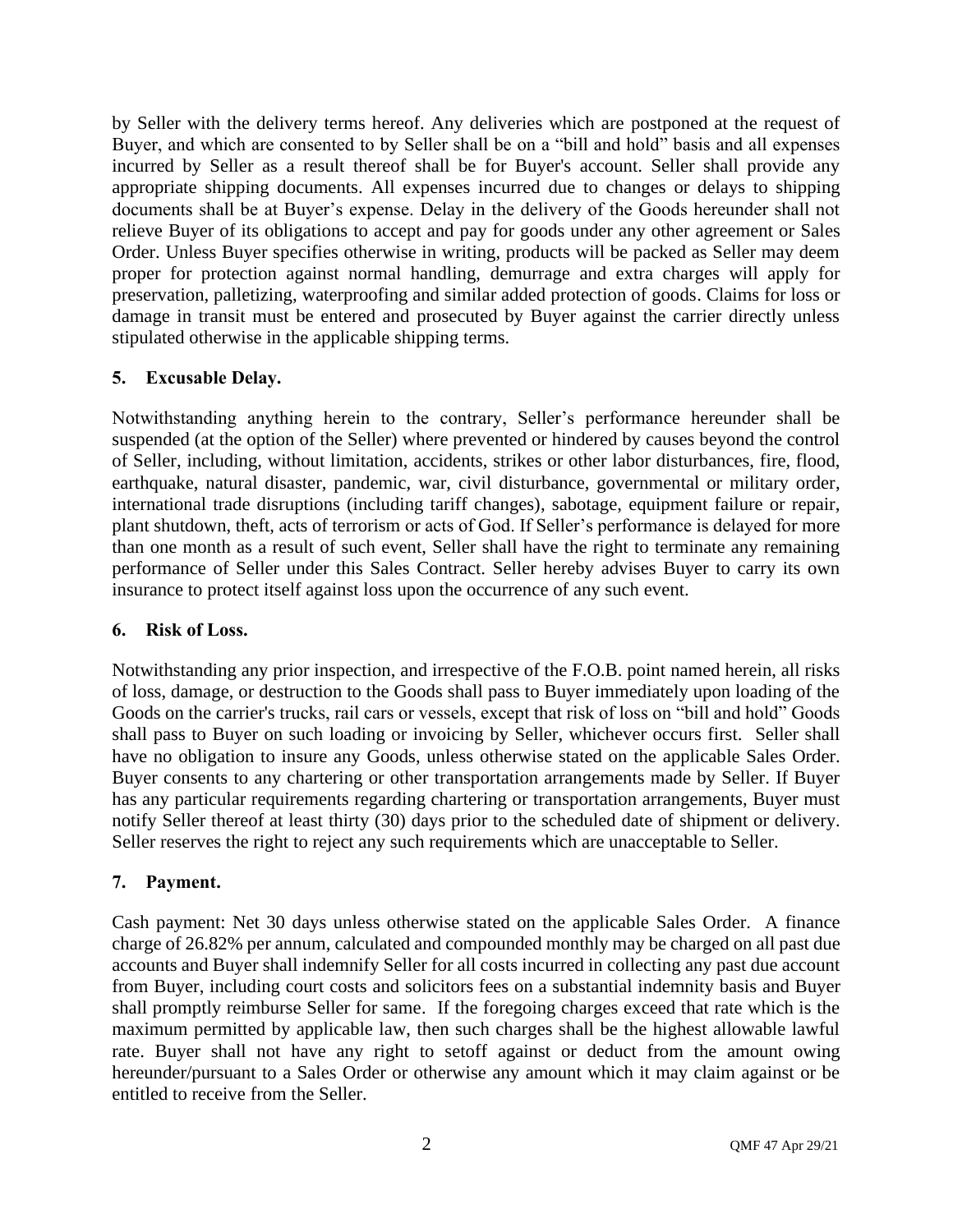## **8. Currency; Taxes.**

Unless otherwise stated on the applicable Sales Order, the purchase price for the Goods is payable in U.S. Dollars currency without deduction or offset, and free of any exchange. Any taxes, levies or other charges which may be imposed or levied by any federal, state, municipal or other governmental authority on the sale of the Goods by Seller shall be the responsibility of Buyer. Buyer agrees to pay all such taxes and further agrees to reimburse Seller for any such payments made by Seller. The rate of existing duties, taxes, exchange taxes or other charges shall be the rate in effect at the time of transfer of title to Buyer.

# **9. Credit Approval.**

Buyer acknowledges that Seller's obligations under this Sales Contract are subject to Seller's approval of Buyer's credit. Seller shall have the continuing right until the time of shipment to approve or disapprove of Buyer's credit. If, at any time prior to shipment of all of the Goods subject to this Sales Contract, Seller becomes dissatisfied with Buyer's credit for any reason, Seller may, in its sole discretion, elect to: (a) require payment in full for all Goods before shipment of any remaining Goods; (b) require satisfactory security or personal guaranties; or (c) cancel this Sales Contract. If Seller elects option (c) above, Seller shall refund any advance payments made by Buyer less expenses incurred by Seller and Buyer shall return at Buyer's expense all Goods previously shipped by Seller; Seller shall have the right to reclaim such Goods, wherever located, without notice, if Buyer fails to return such Goods promptly.

## **10. Claim Notification.**

Buyer must notify Seller in writing of any claims of rejection, downgrades, defectiveness, weight shortages, or other nonconformity of Goods so that Seller actually receives the written notice within two (2) business days after Buyer has received the Goods. If Seller does not receive a written notice of claim within such period, Buyer shall be deemed to have irrevocably waived any rights to assert any claims of rejection, downgrades, defectiveness, weight shortages, or other nonconformity of Goods.

# **11. Limitation of Liability.**

BUYER'S EXCLUSIVE REMEDY AGAINST SELLER, AND SELLER'S SOLE OBLIGATION, FOR ANY AND ALL CLAIMS, WHETHER FOR BREACH OF CONTRACT, WARRANTY, TORT (INCLUDING NEGLIGENCE), OR OTHERWISE, SHALL BE LIMITED TO SELLER'S REPLACING GOODS THAT DO NOT CONFORM TO SPECIFICATIONS OR, AT SELLER'S OPTION, REFUNDING THE PURCHASE PRICE. IN NO EVENT SHALL SELLER HAVE ANY LIABILITY FOR DAMAGES IN AN AMOUNT EXCEEDING THE PURCHASE PRICE OF THE GOODS SOLD HEREUNDER, NOR SHALL SELLER HAVE ANY LIABILITY FOR SPECIAL, PUNITIVE, EXEMPLARY, INDIRECT OR CONSEQUENTIAL DAMAGES, LOSS OF PROFITS, REVENUE OR PRODUCTION OR COMMERCIAL LOSS IN ANY WAY CONNECTED WITH THE GOODS, WHETHER SUCH CLAIM IS BASED IN CONTRACT, WARRANTY, NEGLIGENCE, STRICT LIABILITY OR OTHERWISE.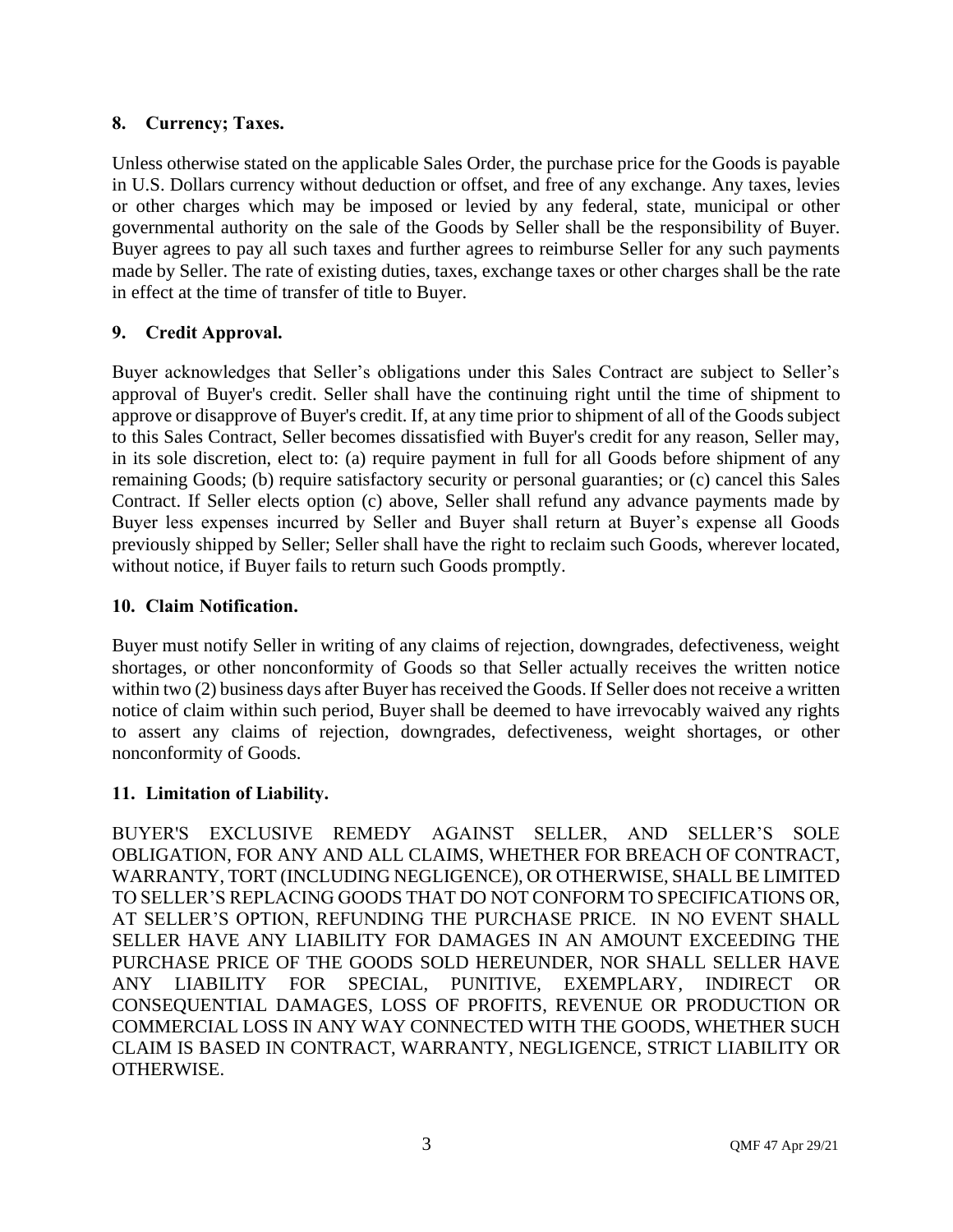### <span id="page-3-0"></span>**12. Right of Offset.**

In the event that Buyer is delinquent on any payments or amounts owed to Seller pursuant to the terms of this Sales Contract or any other agreement between Seller and Buyer, Seller shall have the following rights: (a) Seller may, upon three days written notice to Buyer, offset any such outstanding amounts against payments, deposits or amounts Buyer owes to Seller and/or its affiliates; (b) Seller may divert the Goods to another buyer, and offset any costs incurred due to reselling the Goods, including, but not limited to market losses, interest-cost, freight costs, demurrage fees, destination port fees, legal fees, or other expenses incurred; and (c) Seller may cancel all existing Buyer orders whether shipped or not.

### **13. Disclaimer, Release and Indemnity.**

- 13.01 Buyer acknowledges that the Goods were packaged according to specifications known to and/or provided by Buyer. Buyer's inspection of the Goods shall be deemed conclusive and binding upon the parties hereto, and upon subsequent acceptance of such Goods by Buyer, Buyer shall be deemed to have declared itself familiar with the nature, hazards and use of the products and their containers and shall assume all liability resulting from, or in any way connected with, their possession, transportation, handling or the use thereof or their suitability for any particular end use. Buyer further acknowledges that the Goods may contain certain materials known, suspected, or alleged to be hazardous, including, without limitation, aluminum, lead, beryllium, mercury, chromium, copper, zinc, iron, manganese, titanium, and nickel. Buyer acknowledges receipt, review, and understanding of Seller's material safety data sheet(s) applicable to the Goods, including the warnings and recommendations as to necessary or advisable health and safety precautions provided therein as appropriate for Buyer's operations. Buyer further acknowledges that: (a) Buyer is a purchaser of raw and/or bulk materials; (b) Seller is unaware of the specific uses Buyer intends to put the Goods; (c) Seller is unaware of the nature, extent, or environment of Buyer's operations; and (d) Buyer is solely responsible for determining the appropriate health and safety precautions necessary for its use of the Goods.
- 13.02 Buyer hereby irrevocably and unconditionally forever waives and releases and discharges all claims, demands or liabilities, known or unknown, past, present, or future, that it may have against Seller that arise directly or indirectly from, or in connection with, or that relate in any way to, the generation, storage, transportation, use, release, treatment, melting or disposal of the Goods, including any alleged hazardous materials, substances, or waste contained in the Goods, under any applicable federal, provincial, municipal, foreign or local law, regulations or ordinances, specifically including, without limitation, the *Transportation of Dangerous Goods Act,* the *Hazardous Product Act, the Occupational Health and Safety Act ,* the *Comprehensive Environmental Response, Compensation, and Liability Act,* the *Resource Conservation and Recovery Act,* the *Occupational Safety and Health Act* or any other federal, provincial, municipal, foreign or local law, regulations or ordinance that concern the production, handling, presence, transportation, use, treatment, or cleanup of or responsibility for any hazardous material, substance or waste ("**Environmental Claims**").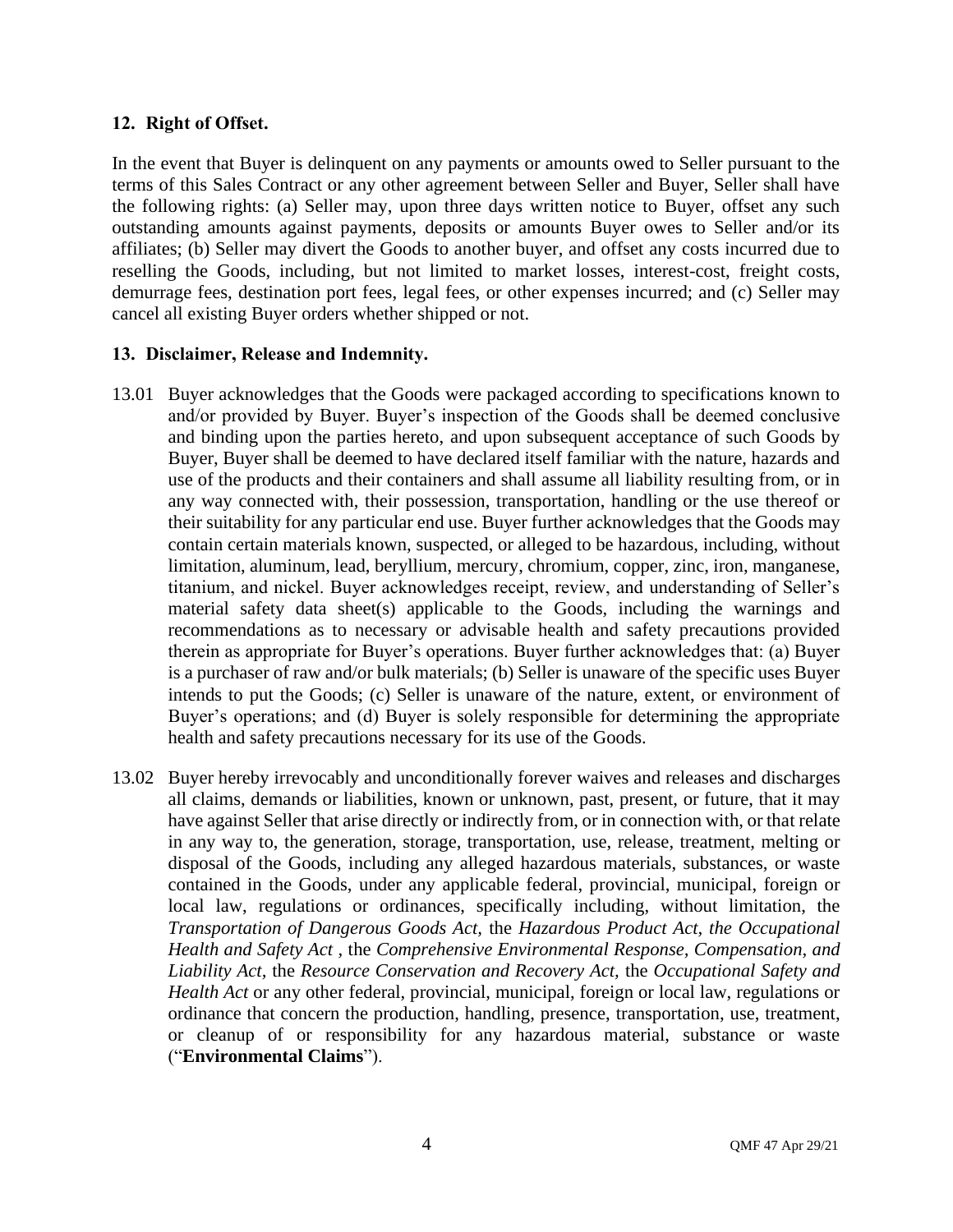13.03 Buyer further agrees to hold Seller harmless and indemnify Seller against all losses, damages, injuries, liabilities, actions, claims or proceedings, including court costs, expert costs, and reasonable legal fees incurred by lawyers of Seller's choosing, for any Environmental Claims and any other claim, action, or demand related to the Goods or use of the Goods asserted against Seller, its subsidiaries and associated and affiliated companies and all directors, officers, agents and employees, thereof (collectively, the "**Seller Parties**") resulting from: (a) the breach of any representation or warranty by Buyer set forth herein; (b) injury to or death of persons and/or damage to or loss of property allegedly caused by the Goods or use of the Goods; and (c) the negligent acts or omissions of Buyer, its agents, servants, employees or customers to the fullest extent allowed by law.

## **14. Indemnification re Emergencies.**

ln the event that Seller agrees to respond to an emergency involving Goods sold by Seller to Buyer where Buyer has a legal responsibility to respond to an emergency, Buyer agrees to accept the actions of Seller Parties and agrees to indemnify and hold them harmless from and against all losses, damages, injuries, liabilities, actions, claims or proceedings resulting from their actions at the emergency except for such claims caused solely by their willful misconduct or gross negligence.

## **15. Benefit of Indemnities**

The Seller shall hold the benefit of the indemnities provided herein in trust for the Seller Parties other than the Seller, each of whom shall be entitled directly to the full benefit thereof.

### **16. Intellectual Property.**

Neither Buyer, nor its affiliates (nor their respective successors, assigns, licensees or other transferees) shall enforce (or attempt or purport to enforce) against Seller or its affiliates, (sub)licensees, manufacturers or distributors any existing or future patent or other intellectual property right that claims (or purports to claim) any or part of the Goods or the use, design, manufacturing, layout and packaging thereof. Buyer expressly acknowledges that Seller retains any and all intellectual property rights in and to the Goods. Buyer agrees and covenants that at no time will Buyer engage in or be a party to or assist other persons in any form of chemical analysis, reverse engineering, decompiling, disassembly or component breakdown for purposes of determining, analyzing, deriving or using any proprietary information in respect of or associated with the Goods.

### **17. Governing law; Arbitration.**

The Sales Contract shall be governed by and interpreted in accordance with the laws of the Province of Ontario and the laws of Canada applicable therein, without giving effect to any choice of law principles that may require the application of the laws of another jurisdiction. Each of the Buyer and Seller hereby attorns to the non-exclusive jurisdiction of the courts of the Province of Ontario.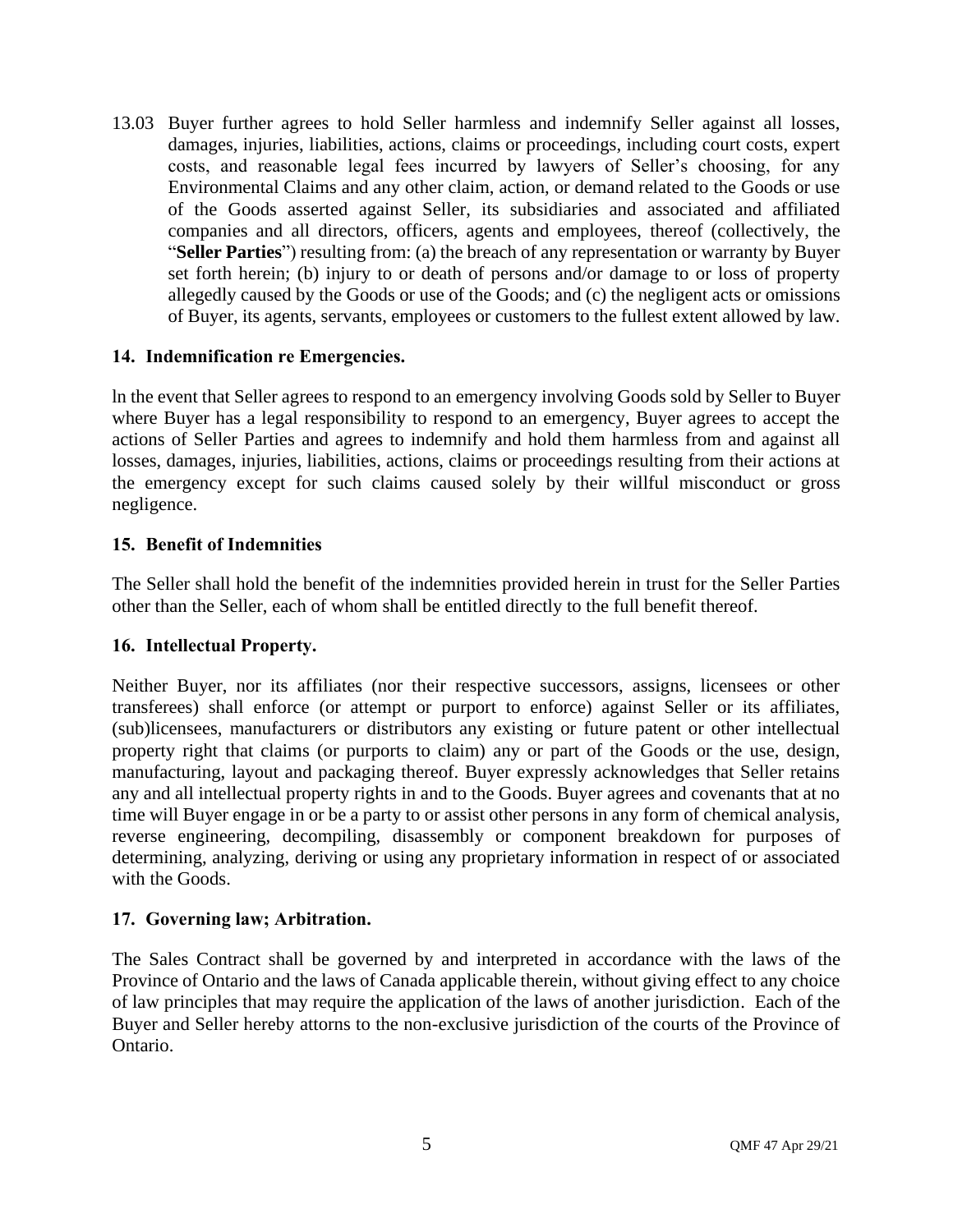## **18. Authority.**

If Buyer is a corporation, partnership or other entity, the person executing this Sales Contract on behalf of Buyer hereby represents and warrants to Seller that this Sales Contract has been duly authorized by Buyer and is a legal and valid binding agreement of Buyer, and that he/she has been duly authorized to execute and deliver this Sales Contract on behalf of Buyer.

### **19. Terms and Conditions of Deposit for Goods.**

- <span id="page-5-0"></span>19.01 When a deposit is required it shall be paid within three (3) business days from date of this Sales Contract via wire transfer. Any wire transfer fees shall be for the account of Buyer.
- 19.02 Full payment for each container-load of Goods, less deposits received by Seller, shall be forwarded by Buyer, in U.S. Dollars, (unless otherwise agreed), via wire transfer, no later than 10 days prior to scheduled arrival of the container-load of Goods at its destination port, unless otherwise stated on the applicable Sales Order.
- 19.03 In the event of breach of Section [19.01](#page-5-0) by Buyer, Seller will notify Buyer in writing of its breach and Seller's intention to re-sell the contracted Goods. Buyer will then have three (3) business days to remedy the situation by making payment via wire transfer. In the event that Buyer fails to remedy its breach within such three (3) business day period, Seller may divert and re-sell any affected container-load of Goods in any commercially reasonable manner. Buyer and Seller agree that due to the price fluctuations inherent in this industry, three (3) business days shall constitute commercially reasonable notice hereunder of Seller's intention to re-sell, and exercise its rights pursuant to Section [12](#page-3-0) (Right of Offset) above.
- 19.04 Remit wire transfers to: *Information available upon request*

### **20. Deposit Margin Requirement.**

Where Seller requires a deposit to be used in case of Buyer's inability to meet the terms and conditions stated within this Sales Contract, and should this margin requirement deposit be insufficient to cover any subsequent changes in the market value stated on this Sales Contract, Buyer may be required to send an additional deposit in an amount equal to such change in the market value during the time this Sales Contract is in effect. Seller will notify Buyer in writing in the event an additional deposit is required. If Buyer fails to pay the additional deposit within three (3) business days of receiving such written notice from Seller, Seller has the right to cancel this Sales Contract and exercise its rights pursuant to Section [12](#page-3-0) (Right of Offset) above.

### **21. Miscellaneous.**

**(a) Waiver**. No action or inaction by a party shall constitute a waiver of such party's right to insist on full timely performance of all covenants in this Sales Contract. No waiver of any provision of this Sales Contract is deemed to constitute a waiver of any other provision, nor does such waiver constitute a continuing waiver. **(b) Assignment**. Buyer may not assign its rights hereunder without Seller's prior written consent. **(c) Binding Effect**. This Sales Contract shall inure to and shall be binding upon the parties hereto and their respective heirs, representatives, successors and permitted